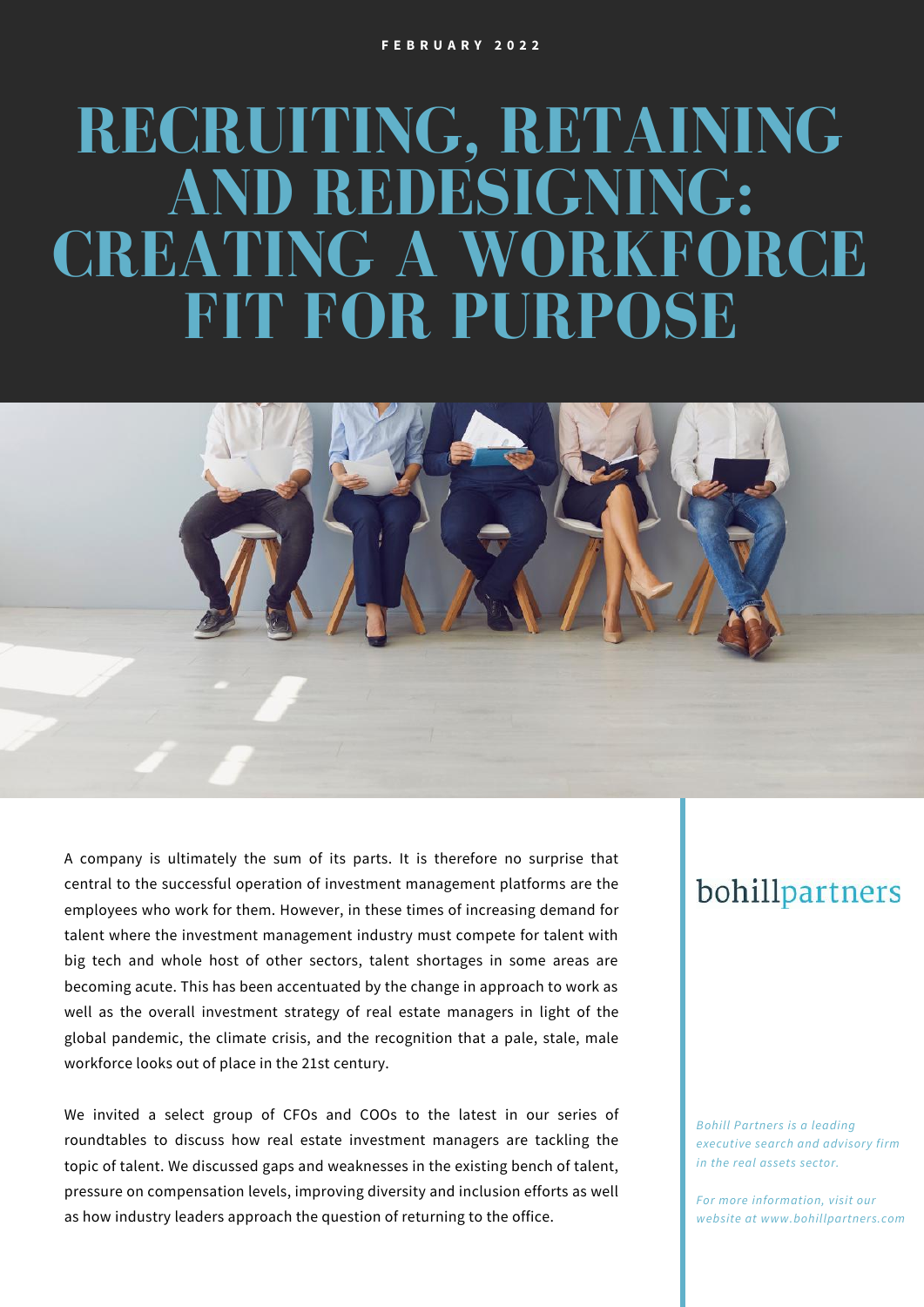

#### 'IT'S A TIGHT MARKET'

As an executive search and advisory firm, we frequently hear from contacts in the market that certain roles are proving significantly harder to fill. From ESG professionals to technologists to capital raisers and logistics developers, the talent pool in hot or quickly growing sectors is thin, with employers having to consider alternative profiles when it comes to recruiting for their teams.

During our roundtable, one panellist singled out finance and investor relations as being particularly tricky areas to recruit, especially in countries where individuals are required to be fluent in a second language. Whilst finding an investor relations professional who is fluent in both Mandarin and English has been tough, it has not been impossible if the profile and pay scales are adjusted. Another panellist spoke about how the hiring market has been increasingly tough at junior and mid-levels, particularly for those with multidisciplinary skillsets, such as asset managers who are both data proficient and understand the nuts and bolts of property. Increasingly, shortlists are consisting of 2 or 3 candidates in these areas, rather than 5 or 6 as was previously the case. This problem is not unique to one region but mirrored in Europe, North America and Asia-Pacific.

In situations where real estate investment managers don't make a hire, they are having to reorganise their teams around this gap and ensure that the existing team is looked after. One panellist spoke about how competitor organisations are often dipping into more junior levels and hiring step-up candidates with potential. Within finance, this has meant that highly talented employees with perhaps only 10 years of experience are moving Head of Finance, Chief Accounting Officer or even Chief Financial Officer roles. These are often at smaller outfits, meaning global real estate investment managers are having to improve growth opportunities internally as well as increase compensation for professionals in high demand sectors.

When discussing the sectors where there is a particular shortage, investor relations, technology as well as logistics and life sciences investment professionals were frequently mentioned. However, ESG leaders are showing a higher growth in demand than any of these. Many real estate investment managers are stepping up their game when it comes to improving the sustainability of their investments and their organisation in general. However, given the nascent nature of the field, finding highly capable ESG leaders who can craft and implement a strategy as well as being proficient managers is proving a real challenge. This has occasionally been overcome by hiring more junior candidates or by reassigning roles within the organisation so that someone internally takes on the 'Head of ESG' function.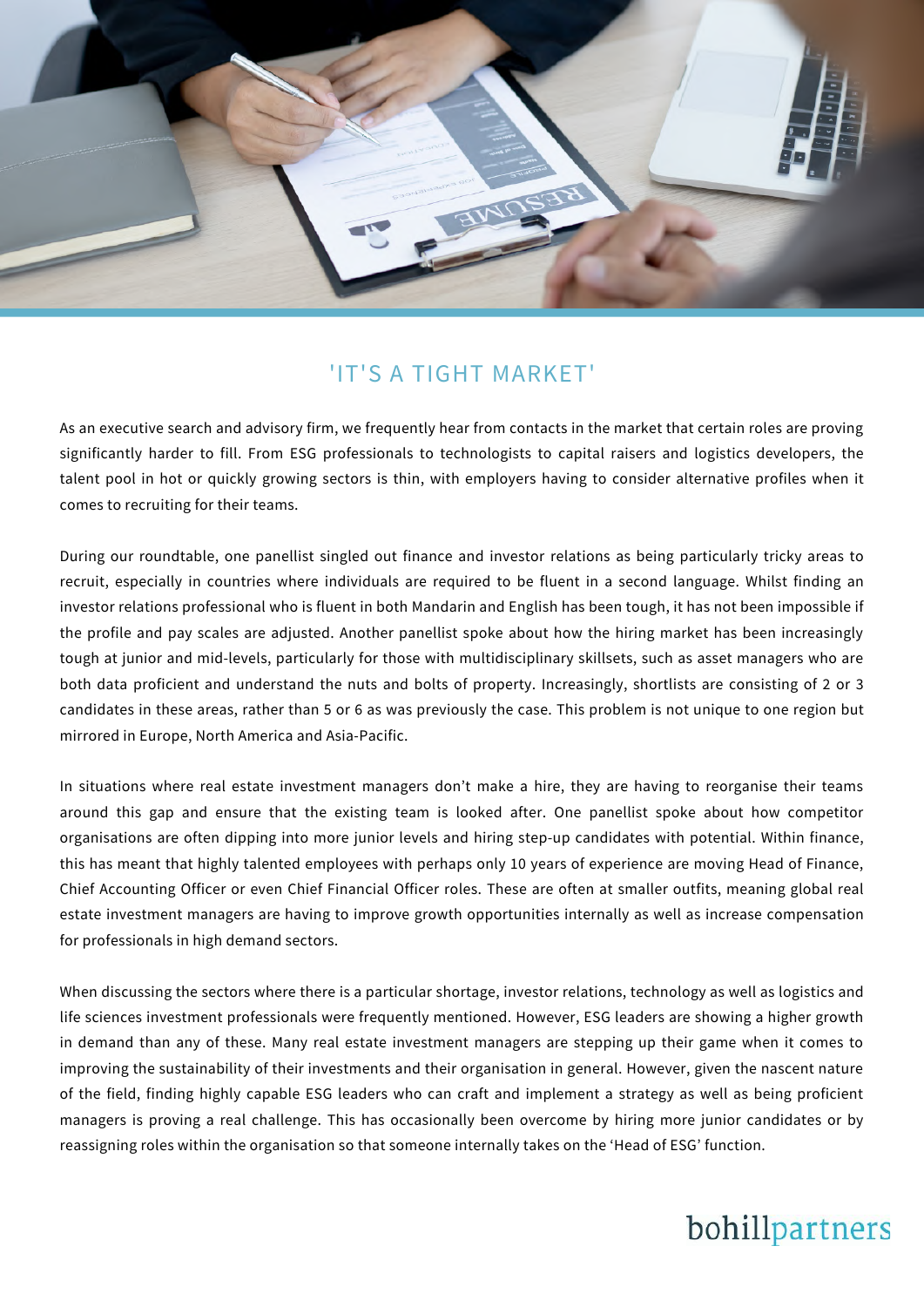## REWARD TO RETAIN

With the consensus that there is high demand across the industry and that the talent pool in many sectors is becoming increasingly thin the result is an increase in compensation, particularly for mid-level employees. In the main, combined base salaries and bonuses have increased by around 15-20% this year.

However, one panellist noted that, 'for some senior roles and teams within real estate, increases of 30 to 40% were not unusual'. There has been particular pressure on compensation for technology roles and ESG positions. We have also seen strong demand for talent in the industrial and logistics spaces, life sciences as well as, in Europe, real estate professionals in investor relations and acquisitions with German language skills. Whilst not all individuals will receive such a raise, such is the demand for talent that investment managers are having to bring in real upside for some of their 'unicorns', namely top performers who would be extremely difficult to replace.

So, what does all of this mean for the future? One panellist noted that unless January's sell-off in technology stocks continues and puts people on the street, supply/demand is not in the real estate industry's favour given investment managers in general are having to compete for talent at junior levels and attract them away from big tech. At present, it seems like we are in an employee's market where employers are having to accept a higher fixed cost. Compensation growth in real estate private equity is likely to remain above the already historically high rate of inflation for some time to come.

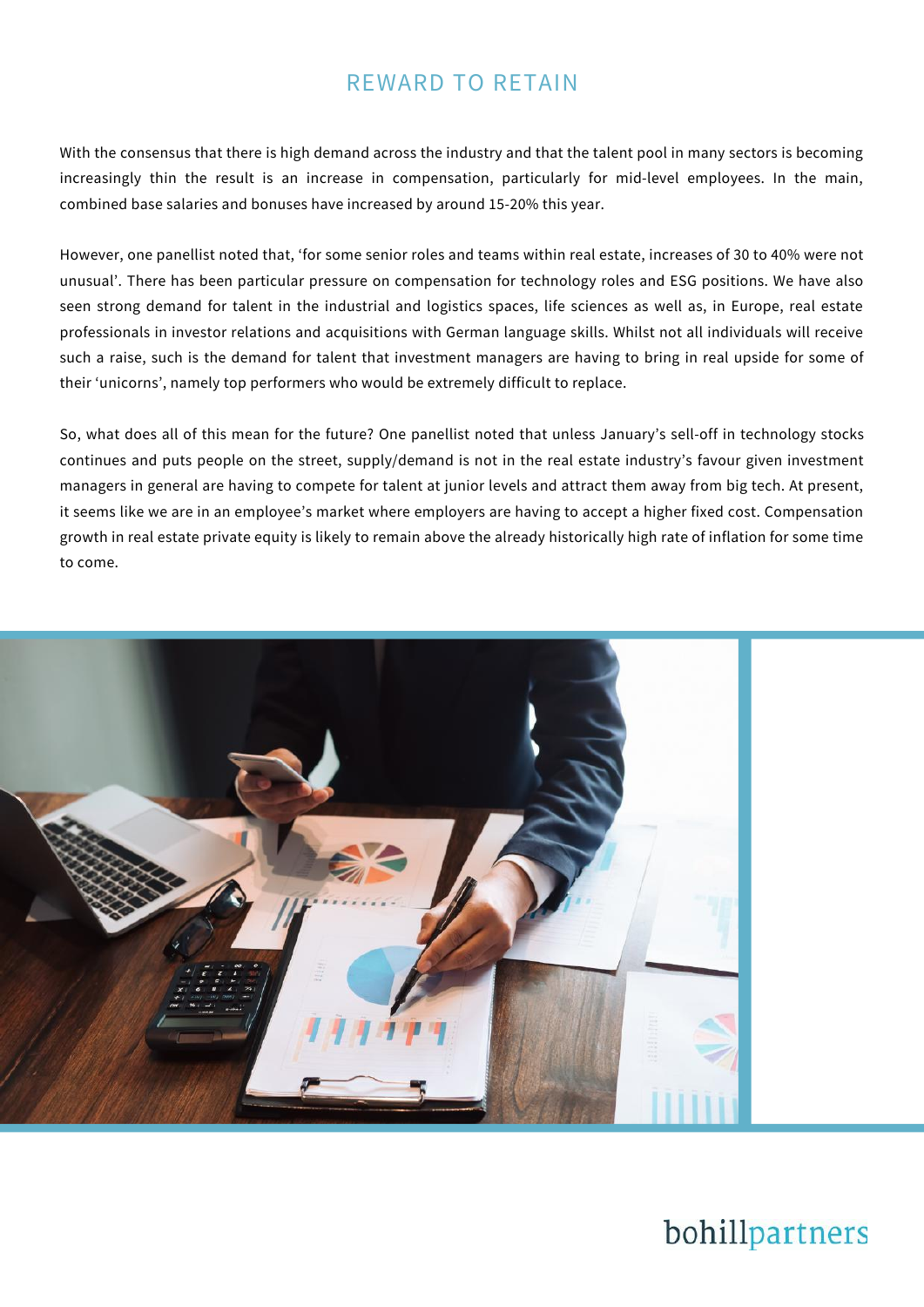## TOWARDS A WORKFORCE FIT FOR THE FUTURE

In addition to ensuring their employees are well rewarded and looked after, our CFOs and COOs are also having to tackle the pertinent issue of diversity and inclusion, making sure that their workforce is more reflective of wider society. This does not merely mean hiring and promoting more women within our industry, but also increasing the focus on employing individuals from a BAME background, enhancing LGBTQ+ presence in the workplace, hiring from non-traditional backgrounds and, underpinning these objectives, thinking more creatively about how recruitment processes should work.

Our panel were in broad agreement that in certain areas, it has been tough to improve diversity and inclusion, particularly in roles where it already hardest to recruit such as technology and leadership functions, as well as on the investment side. However, the anecdotal evidence suggests that there has been a marked improvement on recruiting and nurturing women within the real estate industry. One CFO from a top tier private equity fund said that they had seen a substantial increase in the presence of women in their workforce, all the while noting that more still needs to be done in certain parts of their organisation. For this particular business, they have noted ethnic diversity as an area of increasingly focus over the medium term.

So how does the real estate industry hire and nurture a more diverse workforce? One panellist spoke about how they have inserted a 'bias controller' into their recruitment and promotion processes, whose role it is to question the justification behind hiring or promoting a particular individual. Another firm have sought to demonstrate a more inclusive environment by asking their diverse workforce to be involved in the the initial screening of candidates. All of our panel are encouraging their graduate recruiters to look outside of the traditional talent pool of the Ivy League and Oxbridge. One investment manager has also undertaken a review of how much bias there is when it comes to decisions around recruitment, promotions and pay. In order to rebalance their workforce, they have set themselves a target that 75% of their hires over the next couple of years need to be women.

Our participants were united in the view that diversity will continue to be a priority when hiring from campus, taking people out of the Big 4 for their finance functions as well as at more senior levels. Given that investment managers are each increasingly focusing on making their talent more diverse, this has created another problem: real estate players are having to move quickly to secure these individuals. One panellist told of how, during a recent recruitment process, the slate of shortlisted candidates had included two women, two men from BAME backgrounds and two white men. Given the pace of the hiring market, they eventually lost both women to competitors. Speed is therefore critical when it comes to hiring diverse talent.

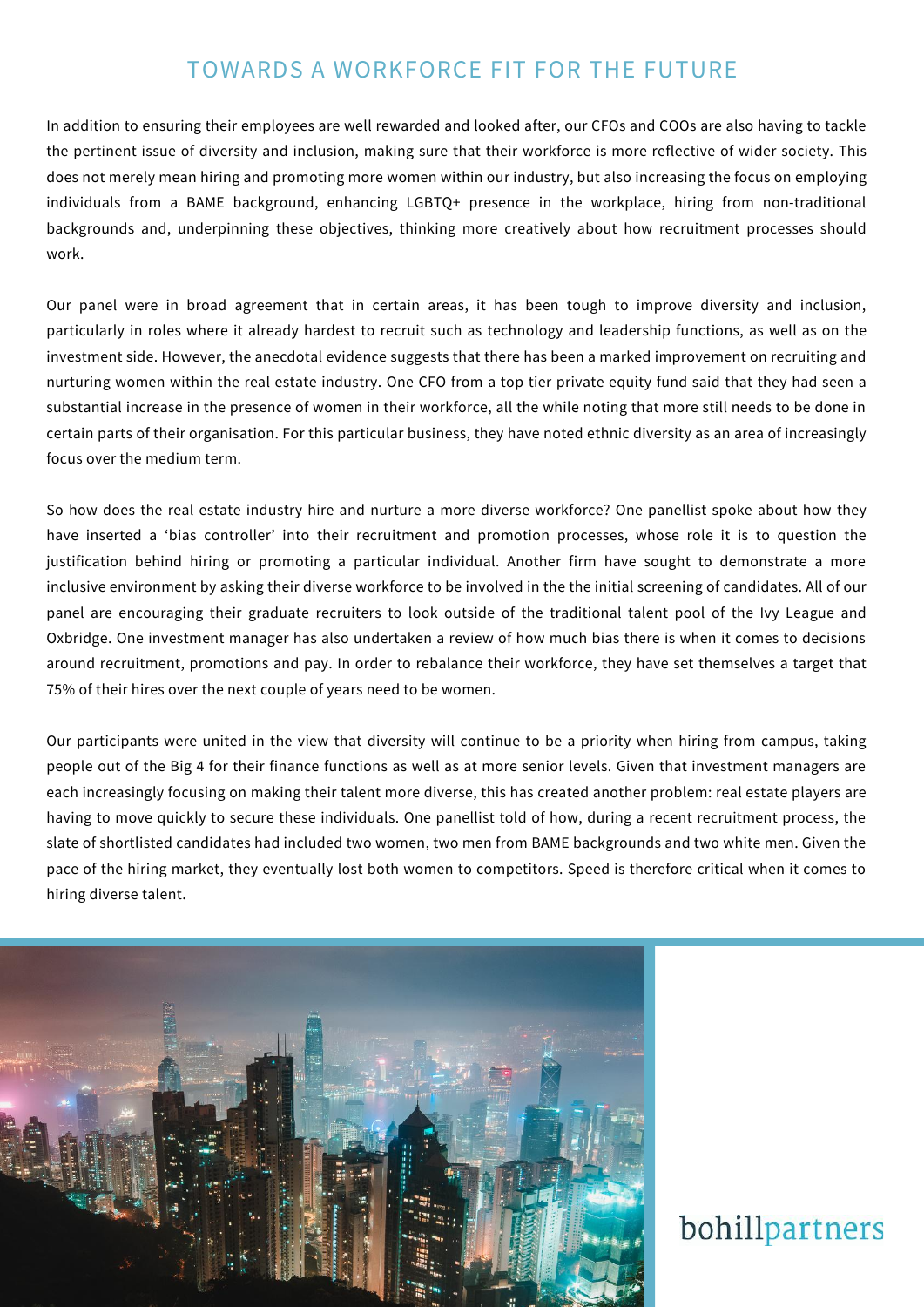### RETURN TO THE OFFICE

There can be no doubt that the pandemic has reinvented the real estate industry's approach to how we work. Flexible working policies are no longer the USPs that they once were and some employees are wanting to work from home on a semi-permanent basis, at least for the time being. This has led to talent occasionally moving from companies that are more stringent in their approach towards having employees back in the office to those that allow for a more flexible set-up. Simultaneously however, employers are increasingly expressing a desire to see their employees return to the office to promote team cohesion and the training of new staff. This has created a conundrum for employers given the competing desires to see their employees return to the office, whilst also supporting flexible working.

For the time being and in light of the Omicron variant, the message from most of our panellists is that 'the office is your primary place of work', though for most functions, there remains the option to work from home. Employers are trying to make sure that the office is an experience worth coming in for. This does not simply mean adding table tennis tables but also transforming the office into a place to be productive, creative and enjoy time with colleagues, such that it creates a 'fear of missing out' by not coming in. One participant spoke about how they have transformed two floors of their head office into a space with hotdesking, more collaboration spaces and technology with the ability to sit next to different colleagues each day. Whilst this is still in its early days, responses thus far have been positive. Other panellists spoke about how, after a long pandemic, 'positive peer pressure' has taken over, with the after-work drinks at the end of the day being tough to replicate if individuals are working from home.

Whilst there has been an emphasis on making the office a place to share knowledge, be productive and connect with colleagues, most investment managers are still adopting a flexible approach. One panellist spoke about the challenge of getting technologists back into the office, with the result being that they are allowed to work from home as often as they like. Others have stated recommendations, such as encouraging finance and technology teams to work from the office for three days a week, whilst stopping short of making this company policy. In other businesses, IT and HR functions are going to be allowed to work from home almost permanently, though many investment professionals will eventually be required to return. When it comes to which days employees are allowed to work from home, most of our panel envisaged that Friday is likely to remain 'remote working day' for some time to come.

Our group of CFOs and COOs from real estate managers, often big investors in office buildings themselves, nonetheless agreed that they need to create value to being in the office, emphasising that it benefits their personal development and team cohesion, rather than simply telling them to come back 'because we say so'.